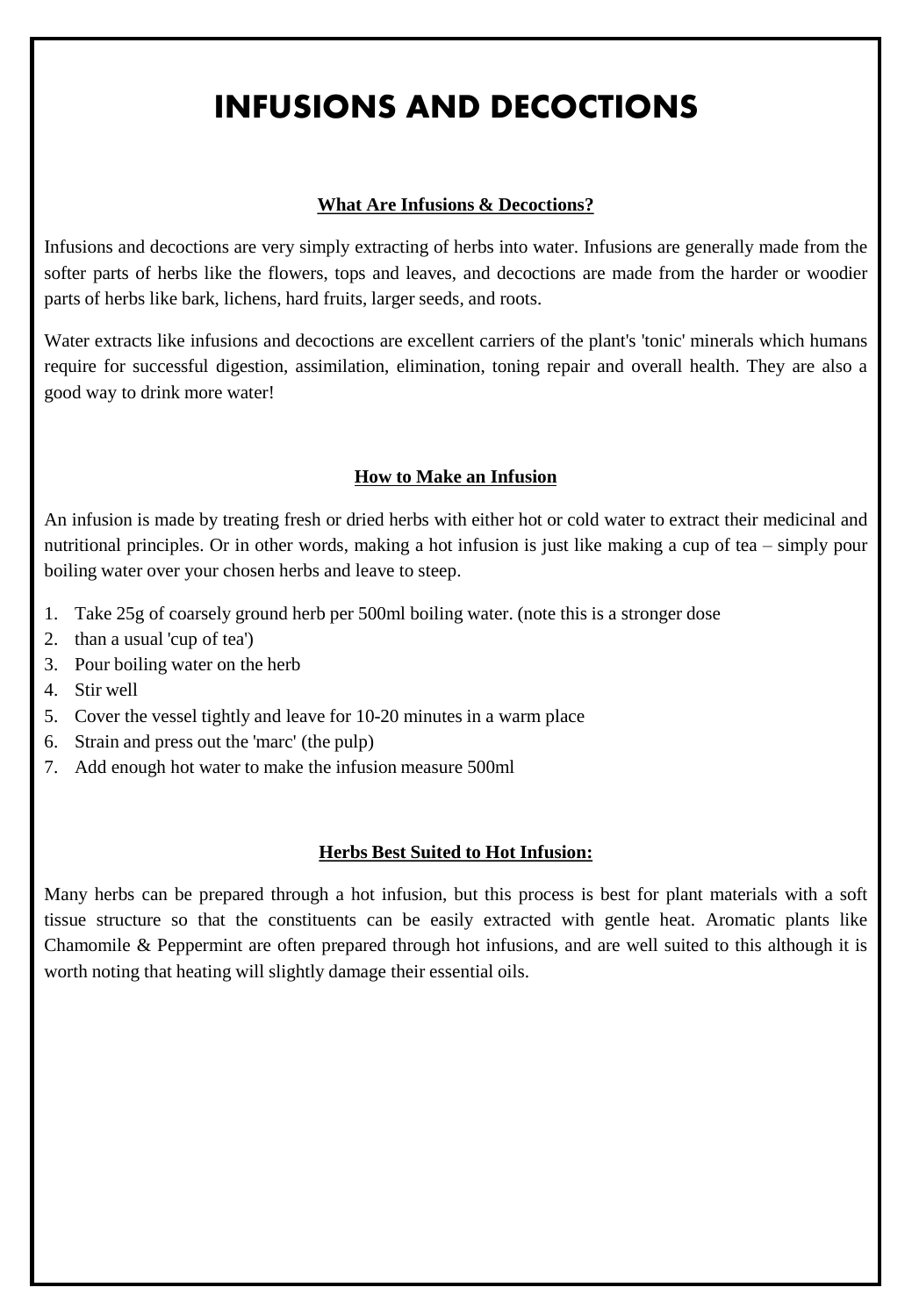## **Herbs Commonly Hot Infused:**



Chamomile (Matricaria recutita) Peppermint (Mentha piperita) Fennel (Foeniculum vulgare)







Lemon Balm (Melissa officinalis) Nettle (Urtica dioica) Liquorice (Glycyrrhiza glabra)





Horsetail (Equisetum arvense)

#### **Herbs Best Suited to Cold Infusion:**

Some herbs contain substances that are damaged by heating, and these herbs are best suited to a cold extraction. Herbs with a high content of carbohydrate rich mucilage (i.e. slimy or gloopy herbs) like Marshmallow & Mullein are better prepared through a cold infusion. Consider also using the cold method for herbs rich in aromatic oils, bitter principles, or those with a high mineral content. Cold infusions are simply made by steeping your chosen herb in cold water overnight to allow it more time to infuse.

#### **Herbs Commonly Cold Infused:**







Marshmallow Root (Althea officinalis) Burdock Root (Arctium lappa) Slippery Elm (Ulmus fulva)



Mullein Leaf (Verbascum thapsus) Cleavers (Galium aparine) Oats (Avena sativa)